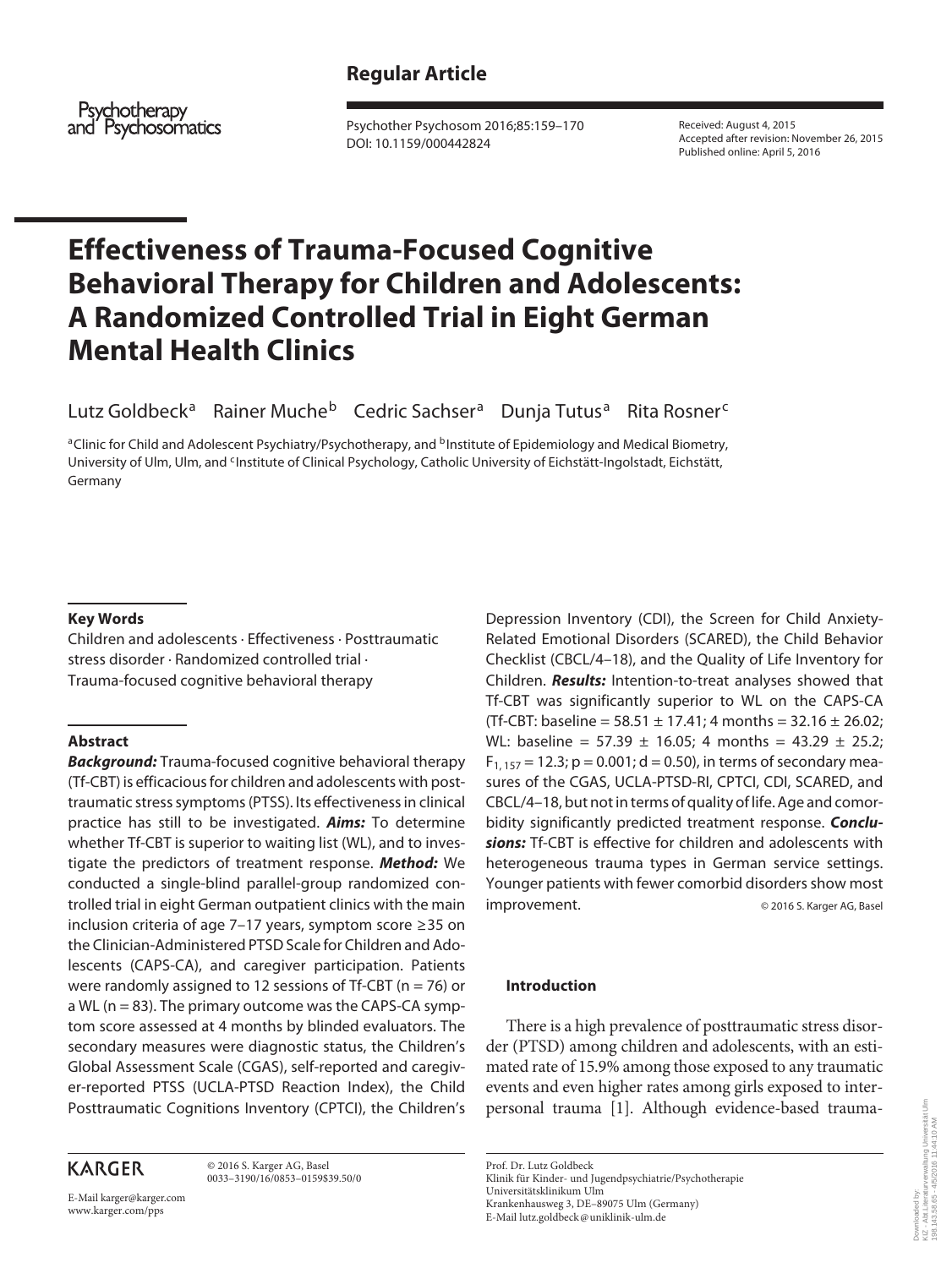focused treatments are available [2], many children and adolescents with PTSD or other trauma-related disorders do not receive appropriate care. This was recently demonstrated when survivors of child sexual abuse reported on their experiences to the Independent Commissioner mandated by the German Federal Government to develop a societal agenda to improve prevention and intervention programs [3]. This example highlights the need to deliver effective treatments to the most vulnerable populations.

 In comparison with no treatment or nonspecific psychotherapies, efficacy studies utilizing a randomized controlled trial (RCT) design demonstrated the superiority of trauma-focused interventions. They include cognitive therapy  $[4]$ , narrative exposure therapy  $[5]$ , prolonged exposure for adolescents [6], and trauma-focused cognitive behavioral therapy (Tf-CBT) [7]. Tf-CBT is the most frequently investigated treatment, with a total of 11 RCTs up to  $2014$  [7, 8]. The methodical limitations of previous studies of psychological therapies for PTSD comprise unclear risks of selection, detection and attrition biases, missing or incomplete information on blinding the assessors of the primary outcomes, small sample sizes, and heterogeneity both in the assessment and analysis of outcomes [2]. RCTs were rarely performed by researchers independent of the developers of the respective treatments. There are very few studies on especially vulnerable children and adolescents, for instance children and adolescents in out-of-home care, with multiple traumatic experiences, or with comorbid psychological disorders, and gender-specific outcome analyses. Most of the previous studies of psychological interventions for pediatric PTSD have been performed in specialized clinics affiliated to universities. Effectiveness studies are recommended to build on evidence from efficacy studies in specialized academic centers in community settings [9]. In this regard, the generalization of evidence for treatment has to consider factors such as the different structure of services delivering the treatment, the varying levels of the therapists' clinical experience and training, and different patient characteristics in community clinics.

Tf-CBT was developed in the USA [10]. Beyond that it has been investigated in low-resource countries using trained lay counsellors [11-13], in one Dutch academic mental health center [8], and in eight Norwegian community mental health outpatient clinics [14] . Jensen et al. [14] found that children and adolescents aged 10–18 years receiving Tf-CBT in Norwegian community mental health services reported significantly lower levels of posttraumatic stress symptoms (PTSS), depression, and general mental health symptoms, and significantly more

improvement of psychosocial functioning compared to patients receiving therapy as usual. It is important to investigate the effectiveness of Tf-CBT in the context of the child and adolescent mental health services in Germany, too. These services are more diverse than in the Norwegian public mental health care system. Short-term trauma-focused treatments such as Tf-CBT would be a valuable extension to current clinical practice in Germany, which has been characterized, up to now, by the limited availability of trauma-focused psychotherapy and long delays until psychotherapy starts [15] .

 This study, therefore, aimed to fill the current gaps in the literature and investigated the effectiveness of Tf-CBT in a range of different German child and adolescent mental health services compared to a waiting-list (WL) group. Potential predictors of treatment response such as the patients' age, gender and trauma type, the presence of comorbid mental disorders, an academic versus community treatment setting, and the therapists' level of experience were explored.

#### **Subjects and Methods**

#### *Design*

 This was a single-blind stratified (by severity of PTSS) parallelgroup RCT conducted in eight German child and adolescent mental health clinics. The allocation ratio was 1:1. There were no changes to the trial design after its commencement, except for a raise in the upper age limit for the recruitment of patients from 14 to 17 years. This is because many of the patients at the participating centers identified with PTSD turned out to be 15–17 years old and urgently needed treatment. All the legal guardians of the study participants gave their informed written consent and the young patients themselves gave their written informed assent. The study received ethics approval from the IRB at the University of Ulm (12/08 and 192/13) and was registered under ClinicalTrials.gov (NCT01516827).

#### *Objectives*

 The study investigated the primary hypothesis that Tf-CBT is superior in terms of reducing PTSS assessed by independent assessors at 4 months compared to a WL control group. Secondary exploratory analyses compared the effectiveness of Tf-CBT to WL with regard to the following outcomes: remission of PTSD diagnosis, remission of comorbid mental disorders, improvement of psychosocial functioning, reduction of self-reported and caregiverreported PTSS, posttraumatic cognitions, general behavioral and emotional symptoms, symptoms of anxiety and depression, and improvement of quality of life. Additionally, this study examined whether Tf-CBT was equally effective: (1) independent of the patient's age, (2) in male and female patients, (3) in patients with experience of interpersonal or accidental traumatic events, (4) in patients with or without comorbid disorders, (5) whether delivered in community or university clinics or (6) whether delivered by therapists with versus without previous experience in Tf-CBT.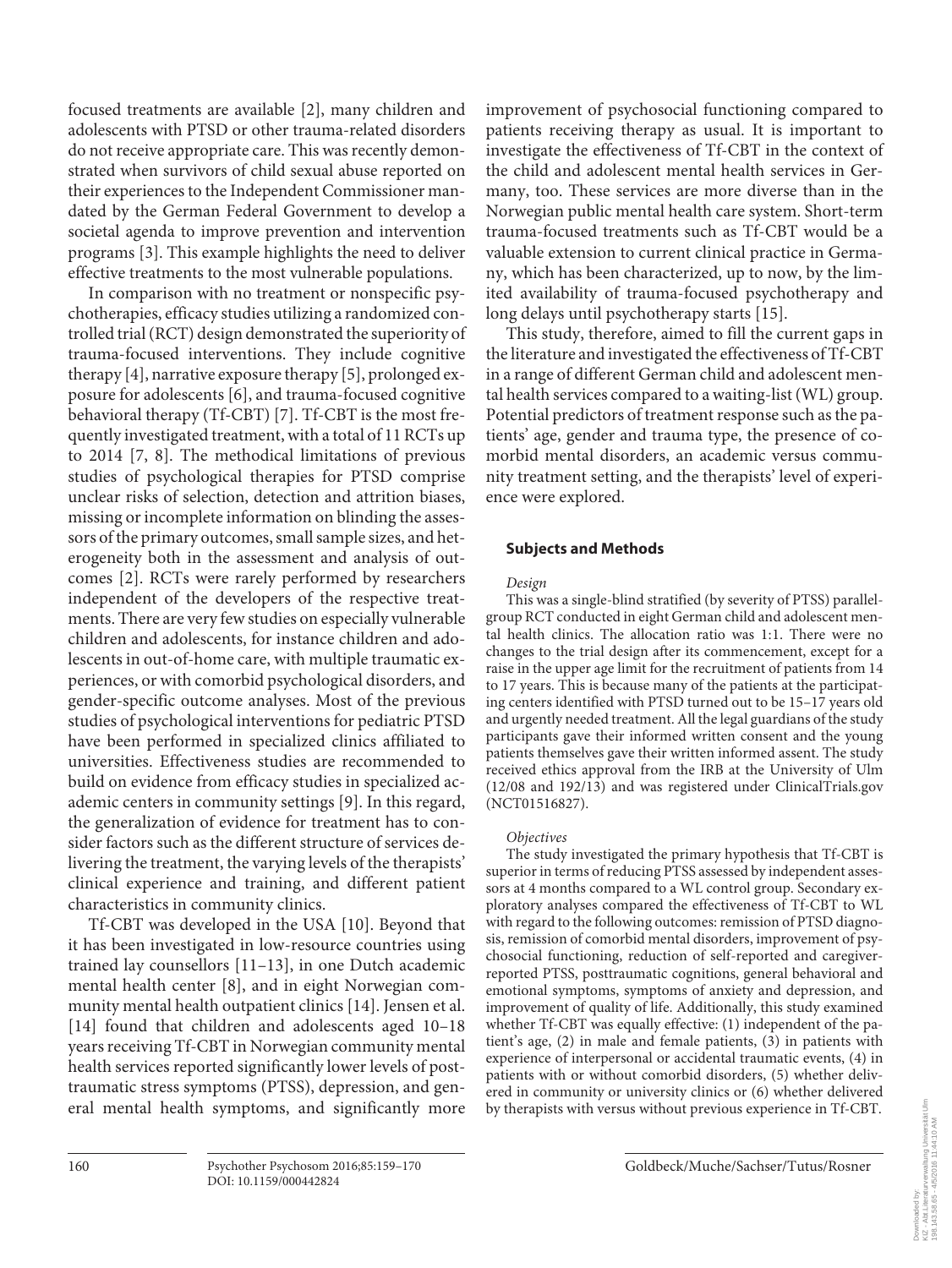*Participants* 

 Participants qualified for the study according to the following inclusion criteria:

- 1 Age 7–17 years, as Tf-CBT was developed for this age group
- 2 Exposure to one or more traumatic event(s) after age 2 and dating back at least 3 months, with regard to the ability of the patients to remember the event(s) and to the high spontaneous remissions of PTSS in the first weeks and months after a traumatic event
- 3 At least medium severity of PTSS as indicated by a total symptom score of ≥ 35 and at least one symptom per DSM-IV clusters B, C, and D assessed with the Clinician-Administered PTSD Scale for Children and Adolescents (CAPS-CA); some children do not meet the full DSM-IV criteria, although they manifest clinically significant PTSS and need treatment [16], and hence, patients with only one symptom of avoidance/ numbing and one symptom of hyperarousal were included in the study if they were significantly impaired due to their PTSS
- 4 PTSD was the main disorder based on clinical estimation, if comorbid disorders were present
- Availability of a nonoffending adult caregiver for the treatment, as the inclusion of a caregiver is part of the treatment model
- 6 Willingness and ability of the patient and the caregiver to attend weekly treatment sessions
- Safe living circumstances to minimize the risk of retraumatization during the study
- Sufficient cognitive ability to respond to cognitive interventions, as indicated by a raw score of  $\geq$ 14 on the block design and vocabulary subtests of the Wechsler Intelligence Scale for Children (WISC IV)
- Patients' and caregivers' sufficient command of the German language to participate in the treatment

Exclusion Criteria:

- 1 Acute suicidal behavior or suicidal ideations requiring immediate hospitalization
- Severe head trauma indicated by a score <9 on the Glasgow Coma Scale [17] as known from the patient's medical history, to avoid brain dysfunction or retrograde amnesia of the traumatic event due to head injury
- 3 A current or lifetime diagnosis of a pervasive developmental disorder or psychosis, to assure sufficient response to cognitive interventions
- 4 Psychopharmacological treatment started <6 weeks before recruitment or change of psychotropic medication during the course of the study; the latter was continuously monitored throughout the study
- 5 Concurrent psychotherapy during the study
- 6 Current severe mental disorder of the patient's main caregiver as evaluated by the responsible clinician, such as psychosis, severe episode of depression, or severe substance abuse, to assure the ability of the caregiver to participate in the treatment
- 7 A sibling of the patient already participating in the study (to avoid the transference of treatment effects if siblings are randomized in different conditions)

# *Intervention*

 Tf-CBT is a short-term, component-based intervention [10] . The format was 12 weekly 90-min parallel or conjoint sessions with patients and caregivers spread over a period of 4 months. The nine components (psychoeducation and parent training, relaxation and affective modulation, learning cognitive coping skills, trauma narrative, cognitive processing of the trauma, in vivo mastery of trauma reminders, enhancing safety, and future development) constituted the three treatment phases: stabilization and skill building (sessions 1–4), exposure and cognitive processing of the trauma (sessions 5–8), and fostering safety and future development (sessions 9–12).

 The 26 study therapists (mean age: 37.4 years) had completed or advanced clinical training and had on average 8.3 years (range: 1–31) of clinical experience. Five study therapists were MDs specializing in child and adolescent psychiatry/psychotherapy. Ten therapists had a diploma or master's degree in psychology and had subsequently trained as psychological psychotherapists ( $n = 7$ ) or family therapists ( $n = 3$ ), and 11 study therapists were either psychologists or social workers with a diploma or master's degree and had subsequently trained as child and adolescent psychotherapists. All therapists read the treatment manual in German [18], completed a certified web-based training program (www.musc.edu/tfcbt), and attended a 2-day personal training course in Tf-CBT run by trainers approved by the developers of the treatment. All therapists were supervised by the senior therapists at their center and were invited to clinical consultation conference calls with either one of the developers of the intervention (Anthony Mannarino, PhD) or an approved Tf-CBT trainer (Laura Murray, PhD).

# *Control Group*

 A WL of 4 months was chosen to monitor spontaneous changes in the outcomes of this study. Due to the limited availability of trauma-focused therapy, waiting for therapy is the typical situation of traumatized children and adolescents in Germany once they have been identified as having PTSD. During the waiting period, reassessments of outcomes after 2 and 4 months were performed by trained assessors. All patients in the WL group had access to clinical management as needed; however, neither formal psychotherapy nor trauma-focused interventions were applied during the waiting period. The safety of the patients was monitored by the responsible clinicians at the study centers. Most of the patients in the control group were not given any clinical appointments beyond the 2 regular reassessments. Seven participants in the control group had between 1 and 6 (mean 2.57) clinical visits beyond the 2 regular reassessments. There were no hospitalizations during the waiting period. All patients and caregivers randomized to the control group were told that they would be offered trauma-focused treatment after 4 months.

# *Evaluation of Therapy*

 Once randomized to the intervention group, 73 patients (96%) started with Tf-CBT, 65 (86%) completed at least 8 sessions of Tf-CBT including the trauma narrative, and 58 (76%) completed the full 12 sessions. For further details of the progress of participants through the study, see the CONSORT diagram (fig. 1). The actual mean duration of treatment was  $15.9 \pm 5.9$  weeks.

 Treatment adherence was monitored by trained Tf-CBT clinicians based on video files of treatment sessions using a content checklist for the evaluation of the 12-session format treatment. The therapists' affiliations to study sites were known to the adherence monitors. The complete first case of each therapist as well as a random sample of 25% of the sessions of further cases were evaluated. Adherence to the manual was confirmed in 96% of the evaluated sessions.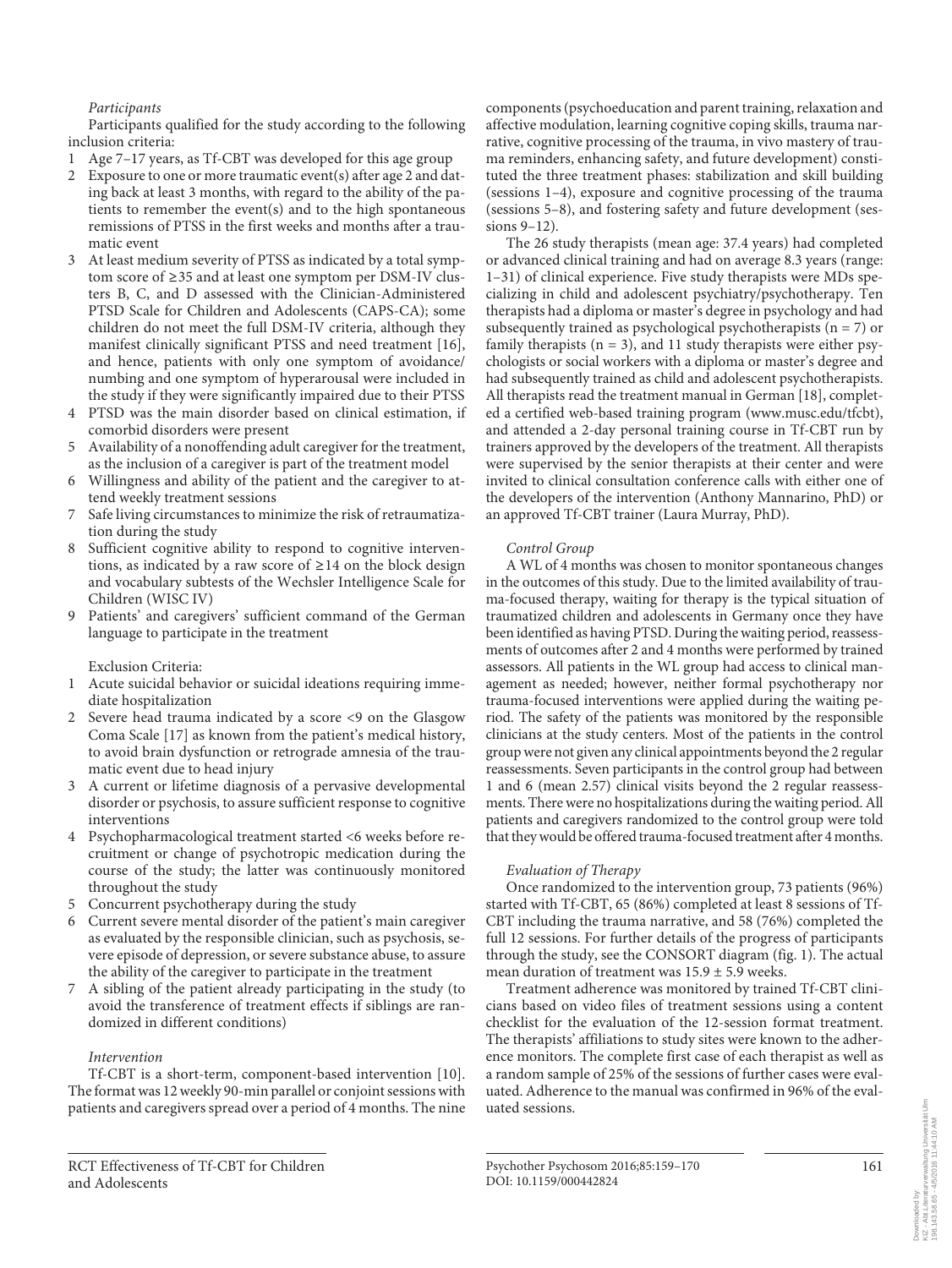

**Fig. 1.** CONSORT flowchart of the study.

#### *Outcomes and Instruments*

 The primary outcome was the total frequency and intensity score of PTSS as assessed by the Clinician-Administered PTSD Scale for Children and Adolescents (CAPS-CA) [19] . The CAPS-CA was also used to establish the diagnostic status with regard to the DSM-IV criteria for PTSD. The German version of the CAPS-CA has an interrater reliability of  $κ = 0.68$  and the internal consistency of the total symptom score is  $\alpha = 0.91$  [20]. In the current study, the internal consistency of the symptom score was  $\alpha = 0.79$ . The following secondary outcomes were assessed. The presence of comorbid mental

disorders according to DSM-IV criteria was determined using the Schedule of Affective Disorders and Schizophrenia for School-Age Children Revised for DSM IV (K-SADS) [21] administered to the child and the caregiver. Interrater agreement in scoring screens and diagnoses for this interview have been shown to be high, within a range of  $\kappa = 0.63$  and  $\kappa = 1.00$  depending on the diagnosis [22].

 The level of psychosocial functioning was assessed using the Children's Global Assessment Scale (CGAS) [23] with scores between 0 and 100, with higher values indicating good functioning in different life domains.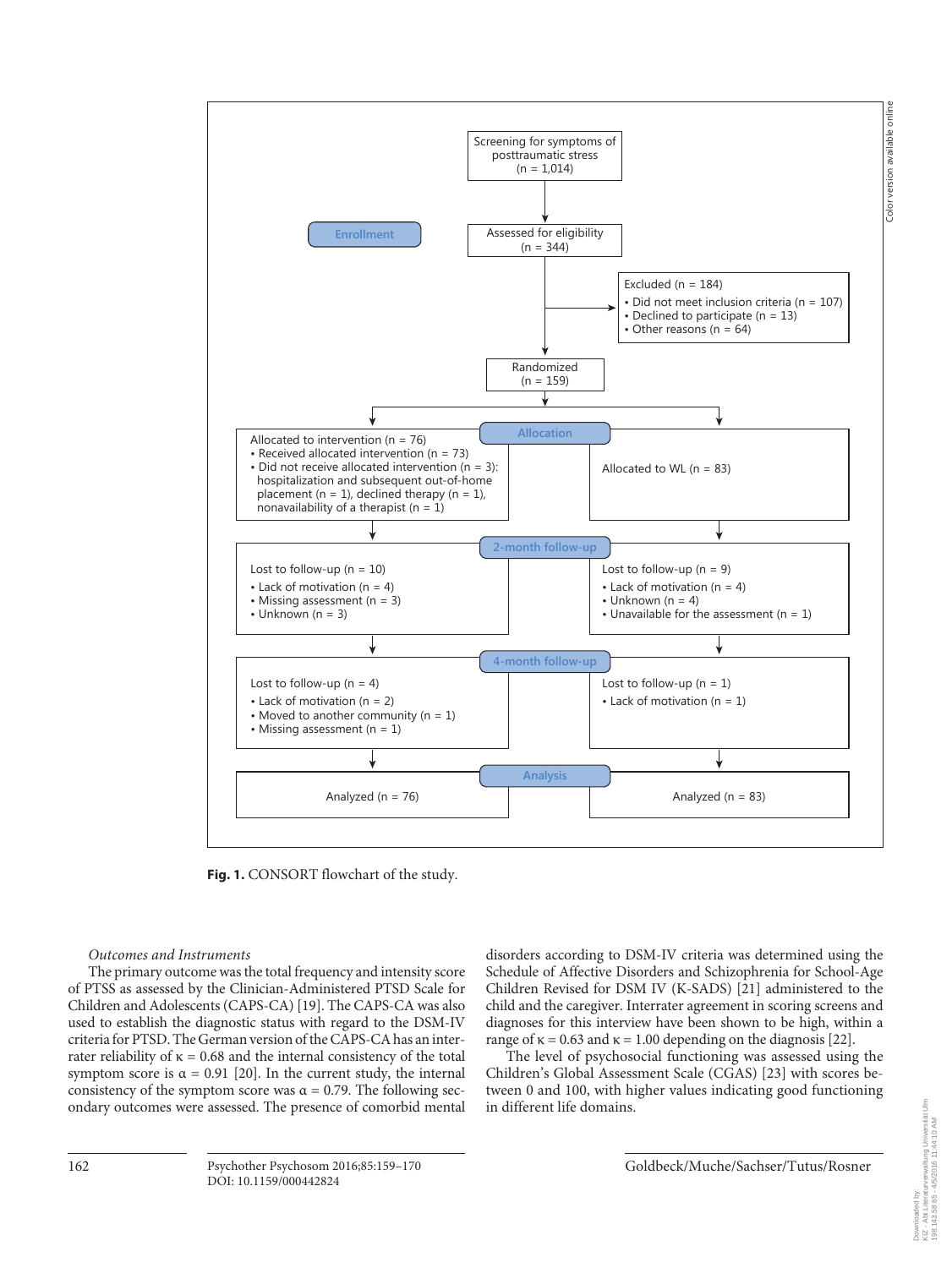PTSS were reported on the child and adolescent and caregiver versions of the UCLA-PTSD Reaction Index. Several reports found Cronbach's α to be 0.90 [24] . In the current study Cronbach's α was 0.85 for the caregiver version and 0.78 for the self-report version.

 The patients' cognitive distortions related to the trauma were assessed by self-reports on the Child Posttraumatic Cognitions Inventory (CPTCI) [25]. The German version of the CPTCI [26] has good reliability ( $\alpha = 0.94$ ) and convergent validity with standard measures of PTSS and depression. In the current study Cronbach's α was 0.92.

 Symptoms of anxiety were assessed by self-reports and caregiver reports on the Screen for Child Anxiety-Related Emotional Disorders (SCARED) with repeatedly reported excellent psychometric properties [27] . Internal consistency for the self-report and the caregiver version in the current study was  $\alpha = 0.92$ .

 Symptoms of depression were assessed by patients' self-reports on the Children's Depression Inventory (CDI) [28], a questionnaire with good reliability (α between 0.82 and 0.85) and high convergent validity with other measures of depression [29] . The internal consistency in the current study was  $\alpha = 0.89$ .

 The Child Behavior Checklist 4–18 (CBCL/4–18) [30] was applied to the patients' caregivers. The CBCL/4–18 covers a wide range of 120 symptoms and has excellent psychometric properties with  $\alpha > 0.85$  for the total symptom scale and for the internalizing and externalizing symptom scales [31] . In the current study, internal consistency was very good with α between 0.86 and 0.94.

 The patients' quality of life was assessed by self-reports and caregiver-reports on the Inventory of Quality of Life for Children (ILK) [32], a measure of functioning and well-being on 5-point rating scales in seven domains of life. Good internal consistency (α between 0.53 and 0.76), retest reliability, and discriminant validity with the CDI  $(r = -0.64)$  were reported [33]. Satisfactory internal consistency was demonstrated by  $\alpha$  = 0.68 in this study.

 CAPS-CA, K-SADS, and CGAS were administered at baseline and after treatment or waiting period by independent assessors. Their blinding for the participant's group was assured by careful selection of assessors not previously involved with the same patient and by cross-check before and after each interview. Before each reassessment, patients and caregivers were instructed to refrain from reporting to the assessor whether they received treatment or not. All assessors were carefully trained in the clinical interviews and in the scoring procedures, and the assessors' adherence to the interview manuals was continuously monitored by an experienced clinician based on videotapes of the interviews. There were no individual biases among the assessors, as indicated by the absence of significant differences between the mean total symptom scores of a random selection of 5 CAPS-CA interviews per assessor and the mean total symptom scores of all other clinical interviews. Independence and blinding of assessors was ensured by using separate facilities for treatment and assessment, and by carefully training assessors not to ask patients about their treatment. Successful blinding of the assessors was checked before and after each outcome interview. All questionnaires were repeatedly used at baseline and after 2 and 4 months of treatment or waiting time.

#### *Sample Size*

 In accordance with previous studies of psychotherapy with children and adolescents [34] and with our own pilot study [35] , we calculated the sample size based on the following assumptions

regarding the primary outcome of our study. We expected a prepost effect size of at least  $d = 1.40$  for the Tf-CBT group and a maximum pre-post effect size of  $d = 0.80$  caused by spontaneous remissions of PTSS or by treatment expectancy in the WL group. To test the primary hypotheses of superiority of Tf-CBT compared to WL by a t-test for independent samples, at least 60 patients per group were needed to detect a significant difference in means in the primary outcome measure at a level of 0.05 (2-tailed) with a statistical power of 0.90. To compensate for an unknown clustering effect, we added 10% to the estimated sample size, resulting in at least 132 patients equally distributed across both groups for analysis according to intention-to-treat (ITT) principles. To increase the power for the secondary analysis of predictors of treatment response and given the need to compensate for an expected dropout rate, we added 18 patients, resulting in a targeted sample size of at least 150 patients.

#### *Randomization*

 Randomization was performed independently of the study group by a biostatistician at the Institute of Epidemiology and Medical Biometry of the University of Ulm. We used block randomization with permuted blocks to allocate patients in a 1:1 ratio to either Tf-CBT or WL, with study sites and severity of PTSS (cutoff score ≥ 55 on the CAPS-CA total symptom score) treated as strata. No departures from random assignment were permitted. The random allocation sequence was generated by the ROM software program. The study participants were assigned to the groups centrally by the consulting biostatistician, and the random sequence was hidden from the study site coordinators, therapists, and assessors.

#### *Recruitment and Informed Consent/Assent*

 Recruitment was carried out between February 2012 and January 2015 at eight German child and adolescent mental health clinics. Three clinics were located at academic mental health care centers, whereas the other five sites were community clinics without any academic infrastructure. Institutions could become study sites once they had agreed to comply with the implementation of the study protocol at their clinic and if the heads of the clinics agreed to clinicians and assessors attending training and participating in regular conference calls with the coordinating study center. All participating clinics screened their patients for eligibility. Referrals by other local clinicians and child welfare institutions as well as self-referrals of patients were encouraged by announcing the study in locally distributed flyers and on the websites of the project and participating clinics. The patients who were initially deemed eligible for the study were invited for a comprehensive clinical assessment. Patients who fulfilled all inclusion criteria were invited to participate and enrolled in the study.

#### *Statistical Methods*

 Raw data were extracted from the database and imported into the Statistical Package for the Social Sciences, version 21 for Windows. Single missing values in questionnaire raw item scores were replaced by the respondent's mean value for the other items of the respective scale if fewer than 25% of the values were missing. All primary and secondary outcome analyses were based on the assessment at 4 months and performed as an ITT analysis using the lastobservation-carried-forward (LOCF) procedure to replace missing values due to participants dropping out of the study.

Downloaded by: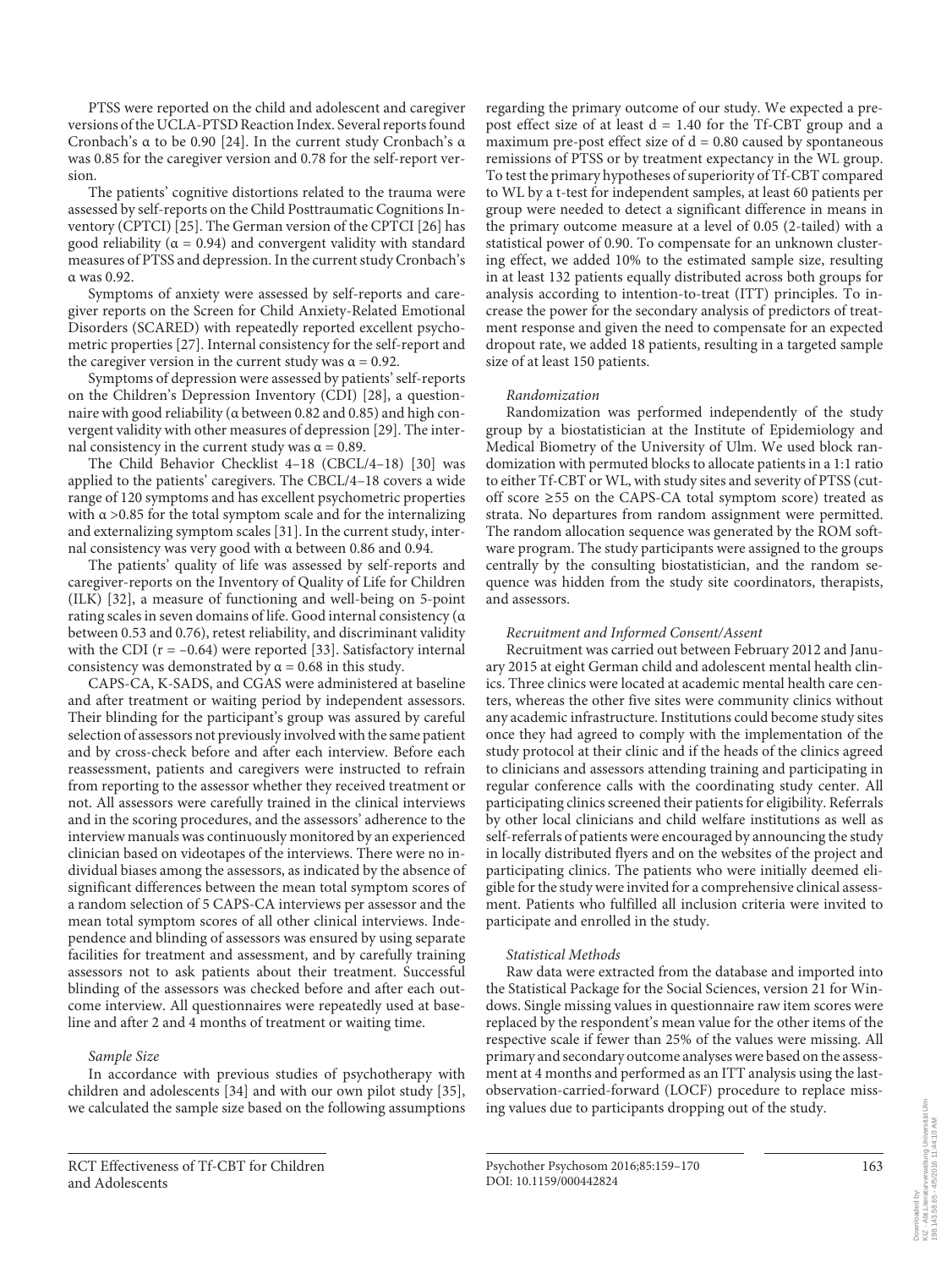|  |  |  | Table 1. Sample description at baseline and group comparisons |  |  |
|--|--|--|---------------------------------------------------------------|--|--|
|--|--|--|---------------------------------------------------------------|--|--|

| $13.03 \pm 2.80$<br>$12.66 \pm 2.92$<br>$13.36 \pm 2.64$<br>$t_{157} = 1.59$ , $p = 0.113$<br>Age, years<br>$\chi^2(1) = 0.276$ , p = 0.599<br>Gender<br>Male<br>23(30.3)<br>22(26.6)<br>45 (28.3)<br>Female<br>53 (69.7)<br>61(73.5)<br>114 (71.7)<br>$\chi^2(1) = 0.035$ , p = 0.853<br>Country of birth<br>German native<br>143 (89.9)<br>68 (89.5)<br>75 (90.4)<br>Non-German native<br>11(6.9)<br>5(6.6)<br>6(7.2)<br>Missing information<br>5(3.1)<br>3(3.9)<br>2(2.4)<br>Living situation<br>With one parent<br>80(50.3)<br>44 (57.9)<br>36 (43.4)<br>$z = 1.83$ , $p = 0.068$<br>With both parents<br>37(23.3)<br>17(22.4)<br>20(24.1)<br>$z = -0.26$ , $p = 0.795$<br>$z = -1.29$ , $p = 0.197$<br>In a group home<br>25(15.7)<br>9(11.8)<br>16(19.3)<br>With foster parents<br>9(5.7)<br>2(2.6)<br>7(8.4)<br>With other relatives<br>4(2.5)<br>2(2.6)<br>2(2.4)<br>Missing information<br>4(2.5)<br>2(2.6)<br>2(2.4)<br>Parental education<br><9 years' schooling<br>4(2.5)<br>2(2.6)<br>2(2.4)<br>9-11 years' schooling<br>82 (51.6)<br>37 (48.7)<br>45 (54.2)<br>$z = -0.70$ , $p = 0.484$<br>$\geq$ 12 years' schooling<br>39 (24.5)<br>24 (31.6)<br>15(18.1)<br>$z = 2.68$ , $p = 0.004$<br>Missing information<br>13(17.1)<br>21(25.3)<br>34 (21.4)<br>Type of clinic<br>$\chi^2(1) = 0.004$ , p = 0.951<br>Academic clinic<br>77 (48.4)<br>37 (48.7)<br>40 (48.2)<br>Community clinic<br>82 (51.6)<br>39 (51.3)<br>43 (51.8)<br>Number of traumatic events<br>$6.35 \pm 3.70$<br>$6.26 \pm 3.45$<br>$6.45 \pm 3.94$<br>$t_{157} = 0.31$ , $p = 0.757$<br>$\chi^2(1) = 1.98$ , p = 0.048<br>Type of index event<br>Interpersonal<br>122(76.7)<br>61(80.3)<br>61(73.5)<br>Accidental<br>15(19.7)<br>22(26.6)<br>37(23.3)<br>PTSD diagnosis DSM-IV<br>120(75.5)<br>57(75.0)<br>63 (75.9)<br>$z = -0.13$ , $p = 0.897$<br>Comorbid disorder DSM-IV |  |
|----------------------------------------------------------------------------------------------------------------------------------------------------------------------------------------------------------------------------------------------------------------------------------------------------------------------------------------------------------------------------------------------------------------------------------------------------------------------------------------------------------------------------------------------------------------------------------------------------------------------------------------------------------------------------------------------------------------------------------------------------------------------------------------------------------------------------------------------------------------------------------------------------------------------------------------------------------------------------------------------------------------------------------------------------------------------------------------------------------------------------------------------------------------------------------------------------------------------------------------------------------------------------------------------------------------------------------------------------------------------------------------------------------------------------------------------------------------------------------------------------------------------------------------------------------------------------------------------------------------------------------------------------------------------------------------------------------------------------------------------------------------------------------------------------------------------------------------------------------------|--|
|                                                                                                                                                                                                                                                                                                                                                                                                                                                                                                                                                                                                                                                                                                                                                                                                                                                                                                                                                                                                                                                                                                                                                                                                                                                                                                                                                                                                                                                                                                                                                                                                                                                                                                                                                                                                                                                                |  |
|                                                                                                                                                                                                                                                                                                                                                                                                                                                                                                                                                                                                                                                                                                                                                                                                                                                                                                                                                                                                                                                                                                                                                                                                                                                                                                                                                                                                                                                                                                                                                                                                                                                                                                                                                                                                                                                                |  |
|                                                                                                                                                                                                                                                                                                                                                                                                                                                                                                                                                                                                                                                                                                                                                                                                                                                                                                                                                                                                                                                                                                                                                                                                                                                                                                                                                                                                                                                                                                                                                                                                                                                                                                                                                                                                                                                                |  |
|                                                                                                                                                                                                                                                                                                                                                                                                                                                                                                                                                                                                                                                                                                                                                                                                                                                                                                                                                                                                                                                                                                                                                                                                                                                                                                                                                                                                                                                                                                                                                                                                                                                                                                                                                                                                                                                                |  |
|                                                                                                                                                                                                                                                                                                                                                                                                                                                                                                                                                                                                                                                                                                                                                                                                                                                                                                                                                                                                                                                                                                                                                                                                                                                                                                                                                                                                                                                                                                                                                                                                                                                                                                                                                                                                                                                                |  |
|                                                                                                                                                                                                                                                                                                                                                                                                                                                                                                                                                                                                                                                                                                                                                                                                                                                                                                                                                                                                                                                                                                                                                                                                                                                                                                                                                                                                                                                                                                                                                                                                                                                                                                                                                                                                                                                                |  |
|                                                                                                                                                                                                                                                                                                                                                                                                                                                                                                                                                                                                                                                                                                                                                                                                                                                                                                                                                                                                                                                                                                                                                                                                                                                                                                                                                                                                                                                                                                                                                                                                                                                                                                                                                                                                                                                                |  |
|                                                                                                                                                                                                                                                                                                                                                                                                                                                                                                                                                                                                                                                                                                                                                                                                                                                                                                                                                                                                                                                                                                                                                                                                                                                                                                                                                                                                                                                                                                                                                                                                                                                                                                                                                                                                                                                                |  |
|                                                                                                                                                                                                                                                                                                                                                                                                                                                                                                                                                                                                                                                                                                                                                                                                                                                                                                                                                                                                                                                                                                                                                                                                                                                                                                                                                                                                                                                                                                                                                                                                                                                                                                                                                                                                                                                                |  |
|                                                                                                                                                                                                                                                                                                                                                                                                                                                                                                                                                                                                                                                                                                                                                                                                                                                                                                                                                                                                                                                                                                                                                                                                                                                                                                                                                                                                                                                                                                                                                                                                                                                                                                                                                                                                                                                                |  |
|                                                                                                                                                                                                                                                                                                                                                                                                                                                                                                                                                                                                                                                                                                                                                                                                                                                                                                                                                                                                                                                                                                                                                                                                                                                                                                                                                                                                                                                                                                                                                                                                                                                                                                                                                                                                                                                                |  |
|                                                                                                                                                                                                                                                                                                                                                                                                                                                                                                                                                                                                                                                                                                                                                                                                                                                                                                                                                                                                                                                                                                                                                                                                                                                                                                                                                                                                                                                                                                                                                                                                                                                                                                                                                                                                                                                                |  |
|                                                                                                                                                                                                                                                                                                                                                                                                                                                                                                                                                                                                                                                                                                                                                                                                                                                                                                                                                                                                                                                                                                                                                                                                                                                                                                                                                                                                                                                                                                                                                                                                                                                                                                                                                                                                                                                                |  |
|                                                                                                                                                                                                                                                                                                                                                                                                                                                                                                                                                                                                                                                                                                                                                                                                                                                                                                                                                                                                                                                                                                                                                                                                                                                                                                                                                                                                                                                                                                                                                                                                                                                                                                                                                                                                                                                                |  |
|                                                                                                                                                                                                                                                                                                                                                                                                                                                                                                                                                                                                                                                                                                                                                                                                                                                                                                                                                                                                                                                                                                                                                                                                                                                                                                                                                                                                                                                                                                                                                                                                                                                                                                                                                                                                                                                                |  |
|                                                                                                                                                                                                                                                                                                                                                                                                                                                                                                                                                                                                                                                                                                                                                                                                                                                                                                                                                                                                                                                                                                                                                                                                                                                                                                                                                                                                                                                                                                                                                                                                                                                                                                                                                                                                                                                                |  |
|                                                                                                                                                                                                                                                                                                                                                                                                                                                                                                                                                                                                                                                                                                                                                                                                                                                                                                                                                                                                                                                                                                                                                                                                                                                                                                                                                                                                                                                                                                                                                                                                                                                                                                                                                                                                                                                                |  |
|                                                                                                                                                                                                                                                                                                                                                                                                                                                                                                                                                                                                                                                                                                                                                                                                                                                                                                                                                                                                                                                                                                                                                                                                                                                                                                                                                                                                                                                                                                                                                                                                                                                                                                                                                                                                                                                                |  |
|                                                                                                                                                                                                                                                                                                                                                                                                                                                                                                                                                                                                                                                                                                                                                                                                                                                                                                                                                                                                                                                                                                                                                                                                                                                                                                                                                                                                                                                                                                                                                                                                                                                                                                                                                                                                                                                                |  |
|                                                                                                                                                                                                                                                                                                                                                                                                                                                                                                                                                                                                                                                                                                                                                                                                                                                                                                                                                                                                                                                                                                                                                                                                                                                                                                                                                                                                                                                                                                                                                                                                                                                                                                                                                                                                                                                                |  |
|                                                                                                                                                                                                                                                                                                                                                                                                                                                                                                                                                                                                                                                                                                                                                                                                                                                                                                                                                                                                                                                                                                                                                                                                                                                                                                                                                                                                                                                                                                                                                                                                                                                                                                                                                                                                                                                                |  |
|                                                                                                                                                                                                                                                                                                                                                                                                                                                                                                                                                                                                                                                                                                                                                                                                                                                                                                                                                                                                                                                                                                                                                                                                                                                                                                                                                                                                                                                                                                                                                                                                                                                                                                                                                                                                                                                                |  |
|                                                                                                                                                                                                                                                                                                                                                                                                                                                                                                                                                                                                                                                                                                                                                                                                                                                                                                                                                                                                                                                                                                                                                                                                                                                                                                                                                                                                                                                                                                                                                                                                                                                                                                                                                                                                                                                                |  |
|                                                                                                                                                                                                                                                                                                                                                                                                                                                                                                                                                                                                                                                                                                                                                                                                                                                                                                                                                                                                                                                                                                                                                                                                                                                                                                                                                                                                                                                                                                                                                                                                                                                                                                                                                                                                                                                                |  |
|                                                                                                                                                                                                                                                                                                                                                                                                                                                                                                                                                                                                                                                                                                                                                                                                                                                                                                                                                                                                                                                                                                                                                                                                                                                                                                                                                                                                                                                                                                                                                                                                                                                                                                                                                                                                                                                                |  |
|                                                                                                                                                                                                                                                                                                                                                                                                                                                                                                                                                                                                                                                                                                                                                                                                                                                                                                                                                                                                                                                                                                                                                                                                                                                                                                                                                                                                                                                                                                                                                                                                                                                                                                                                                                                                                                                                |  |
|                                                                                                                                                                                                                                                                                                                                                                                                                                                                                                                                                                                                                                                                                                                                                                                                                                                                                                                                                                                                                                                                                                                                                                                                                                                                                                                                                                                                                                                                                                                                                                                                                                                                                                                                                                                                                                                                |  |
|                                                                                                                                                                                                                                                                                                                                                                                                                                                                                                                                                                                                                                                                                                                                                                                                                                                                                                                                                                                                                                                                                                                                                                                                                                                                                                                                                                                                                                                                                                                                                                                                                                                                                                                                                                                                                                                                |  |
|                                                                                                                                                                                                                                                                                                                                                                                                                                                                                                                                                                                                                                                                                                                                                                                                                                                                                                                                                                                                                                                                                                                                                                                                                                                                                                                                                                                                                                                                                                                                                                                                                                                                                                                                                                                                                                                                |  |
| >1 comorbid disorder<br>30(36.1)<br>54 (34.0)<br>24 (31.6)<br>$z = -0.61$ , $p = 0.542$                                                                                                                                                                                                                                                                                                                                                                                                                                                                                                                                                                                                                                                                                                                                                                                                                                                                                                                                                                                                                                                                                                                                                                                                                                                                                                                                                                                                                                                                                                                                                                                                                                                                                                                                                                        |  |
| Depressive disorders<br>31(19.5)<br>11(14.5)<br>20 (24.1)<br>$z = -1.53$ , $p = 0.126$                                                                                                                                                                                                                                                                                                                                                                                                                                                                                                                                                                                                                                                                                                                                                                                                                                                                                                                                                                                                                                                                                                                                                                                                                                                                                                                                                                                                                                                                                                                                                                                                                                                                                                                                                                         |  |
| Anxiety disorders<br>16(10.1)<br>7(9.2)<br>9(10.8)                                                                                                                                                                                                                                                                                                                                                                                                                                                                                                                                                                                                                                                                                                                                                                                                                                                                                                                                                                                                                                                                                                                                                                                                                                                                                                                                                                                                                                                                                                                                                                                                                                                                                                                                                                                                             |  |
| <b>ADHD</b><br>10(6.3)<br>5(6.6)<br>5(6.0)                                                                                                                                                                                                                                                                                                                                                                                                                                                                                                                                                                                                                                                                                                                                                                                                                                                                                                                                                                                                                                                                                                                                                                                                                                                                                                                                                                                                                                                                                                                                                                                                                                                                                                                                                                                                                     |  |
| Disruptive behavior disorders<br>7(4.4)<br>2(2.6)<br>5(6.0)                                                                                                                                                                                                                                                                                                                                                                                                                                                                                                                                                                                                                                                                                                                                                                                                                                                                                                                                                                                                                                                                                                                                                                                                                                                                                                                                                                                                                                                                                                                                                                                                                                                                                                                                                                                                    |  |
| Psychotropic medication                                                                                                                                                                                                                                                                                                                                                                                                                                                                                                                                                                                                                                                                                                                                                                                                                                                                                                                                                                                                                                                                                                                                                                                                                                                                                                                                                                                                                                                                                                                                                                                                                                                                                                                                                                                                                                        |  |
| 16(19.3)<br>$z = -1.54$ , $p = 0.124$<br>Any<br>24 (15.1)<br>8 (10.5)                                                                                                                                                                                                                                                                                                                                                                                                                                                                                                                                                                                                                                                                                                                                                                                                                                                                                                                                                                                                                                                                                                                                                                                                                                                                                                                                                                                                                                                                                                                                                                                                                                                                                                                                                                                          |  |
| Antidepressant<br>11(6.9)<br>3(3.9)<br>8(9.6)                                                                                                                                                                                                                                                                                                                                                                                                                                                                                                                                                                                                                                                                                                                                                                                                                                                                                                                                                                                                                                                                                                                                                                                                                                                                                                                                                                                                                                                                                                                                                                                                                                                                                                                                                                                                                  |  |
| Psychostimulant<br>10(6.3)<br>4(5.3)<br>6(7.2)                                                                                                                                                                                                                                                                                                                                                                                                                                                                                                                                                                                                                                                                                                                                                                                                                                                                                                                                                                                                                                                                                                                                                                                                                                                                                                                                                                                                                                                                                                                                                                                                                                                                                                                                                                                                                 |  |
| Antipsychotic<br>6(7.2)<br>8(5.0)<br>2(2.6)                                                                                                                                                                                                                                                                                                                                                                                                                                                                                                                                                                                                                                                                                                                                                                                                                                                                                                                                                                                                                                                                                                                                                                                                                                                                                                                                                                                                                                                                                                                                                                                                                                                                                                                                                                                                                    |  |
| Other<br>0(0)<br>1(0.6)<br>1(1.3)                                                                                                                                                                                                                                                                                                                                                                                                                                                                                                                                                                                                                                                                                                                                                                                                                                                                                                                                                                                                                                                                                                                                                                                                                                                                                                                                                                                                                                                                                                                                                                                                                                                                                                                                                                                                                              |  |
| Treatment expectancy                                                                                                                                                                                                                                                                                                                                                                                                                                                                                                                                                                                                                                                                                                                                                                                                                                                                                                                                                                                                                                                                                                                                                                                                                                                                                                                                                                                                                                                                                                                                                                                                                                                                                                                                                                                                                                           |  |
| Patient<br>$1.80 \pm 0.84$<br>$1.82 \pm 0.91$<br>$1.78 \pm 0.82$<br>$t_{148} = -0.663$ , p = 0.509                                                                                                                                                                                                                                                                                                                                                                                                                                                                                                                                                                                                                                                                                                                                                                                                                                                                                                                                                                                                                                                                                                                                                                                                                                                                                                                                                                                                                                                                                                                                                                                                                                                                                                                                                             |  |
| $1.65 \pm 0.75$<br>$1.61 \pm 0.66$<br>$1.69 \pm 0.82$<br>$t_{151} = 0.270$ , $p = 0.787$<br>Caregiver                                                                                                                                                                                                                                                                                                                                                                                                                                                                                                                                                                                                                                                                                                                                                                                                                                                                                                                                                                                                                                                                                                                                                                                                                                                                                                                                                                                                                                                                                                                                                                                                                                                                                                                                                          |  |

Values are means  $\pm$  SD or n (%), as appropriate.

 The primary hypothesis was tested by a repeated-measures analysis of variance (ANOVA), with measurement time point as a repeated-measures independent variable and group (Tf-CBT, WL) as a between-group independent variable and with the CAPS-CA total symptom score as the dependent variable. The interaction term of time and group indicated whether the treatment was superior to the control group. All secondary outcomes were investigated in an exploratory manner. Analyses of secondary dimensional outcomes were also performed by ANOVAs with either two or three measurement time points, depending on the number of reassessments. Dichotomous secondary outcomes (presence of a PTSD diagnosis, presence of at least one comorbid disorder) were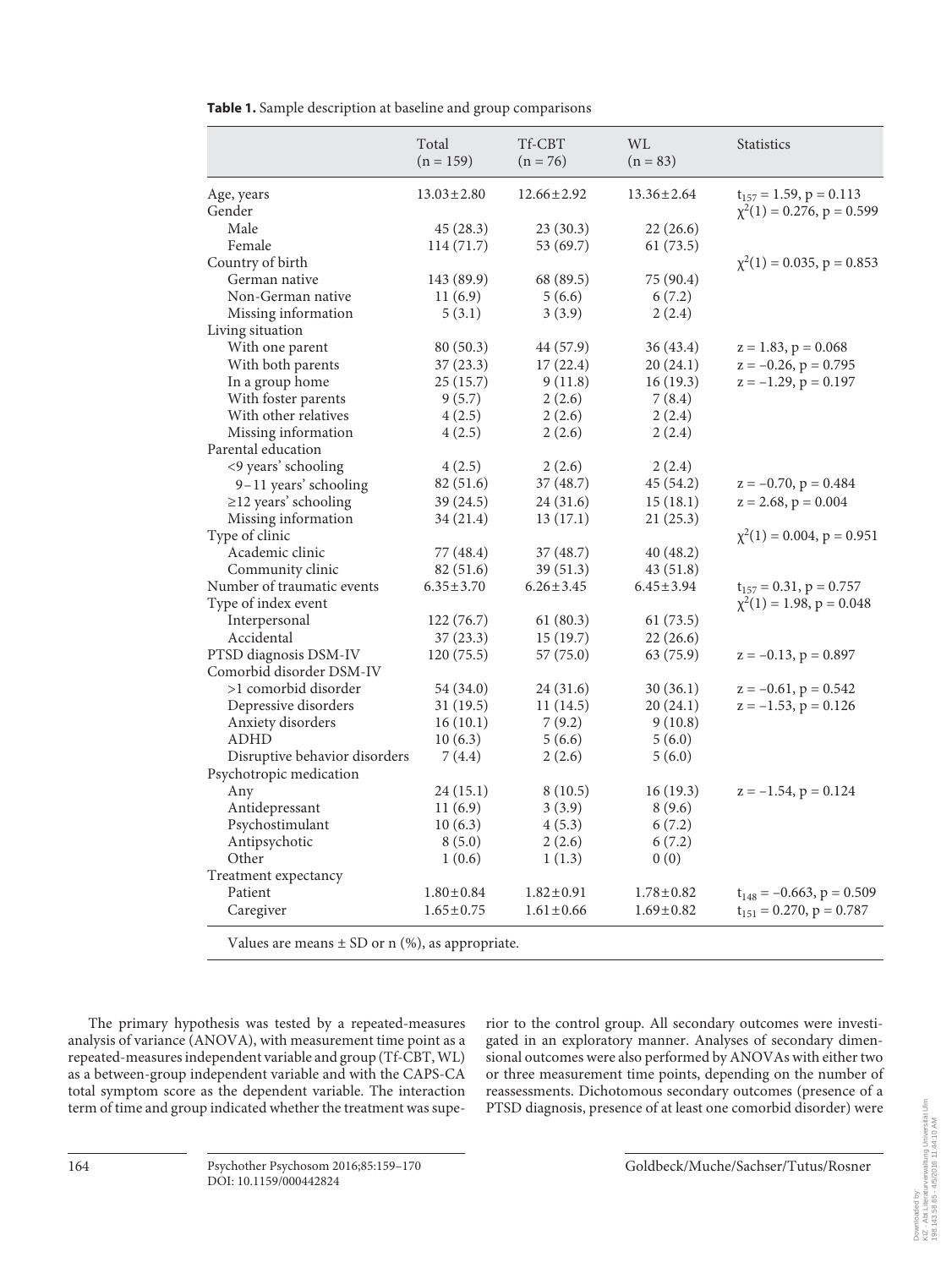analyzed by z tests at 4 months. The significance level for all analyses was set to 0.05 (2-tailed). Given the exploratory nature of the secondary analyses, the significance level was not adjusted. Cohen's effect size d was calculated for within-group pre-post comparisons and to estimate the between-group effect size at 4 months adjusted for the baseline values [36, 37] .

 In addition, completer analyses of all outcomes were performed with the same statistical methods as in the ITT analyses. They were based on the patients undergoing at least 8 sessions of Tf-CBT in the treatment group and on all study participants with results for the follow-up assessment at 4 months. Individual percentage changes in all dimensional outcomes between the baseline assessment and the 4-month follow-up assessment were calculated, and completers in both groups were compared by t tests for independent samples.

 To predict the treatment response of the Tf-CBT completers, the change between pre- and post-treatment scores in the primary outcome (CAPS-CA total symptom score) served as the dependent variable. In a stepwise hierarchical regression we entered age, number of comorbid disorders, gender, trauma type (interpersonal vs. accidental), type of clinic (academic vs. community mental health center), and therapist experience (first or second study case of the respective therapist vs. higher number) as possible predictor variables. A significant increment of  $\mathbb{R}^2$  was chosen as the criterion for the inclusion of independent variables in the final regression model.

#### **Results**

 A total of 159 patients were randomized either to Tf-CBT ( $n = 76$ ) or WL ( $n = 83$ ). At the reassessment of the primary and secondary outcomes at 4 months, 24 patients (15%) were lost to follow-up. Hence, the primary outcome was assessed in 135 participants.

# *Sample Description and Baseline Group Comparisons*

 Patients were on average 13 years old, 71% were female, and their most frequent living situation was with one biological parent (50%). Eighteen patients (11%) lived out of home at the time of the study, either in foster families or in group homes. The most frequently reported traumatic index events were experiences of sexual abuse, sexual assaults, physical violence, or witnessing domestic violence. For further details of the sample description, see table 1. There were no significant differences between the groups in most sociodemographic or outcome variables at baseline or in treatment expectancy. However, in the intervention group the patients reported significantly more interpersonal index events, and the proportion of better-educated parents was slightly higher compared to the control group (table 1).

# *Analyses of the Primary Outcome*

 The repeated-measures ANOVA of the CAPS-CA total symptom score as assessed by blinded evaluators and calculated based on the ITT sample  $(n = 159)$  with LOCF demonstrated a significant interaction of group and time  $(F<sub>1, 157</sub> = 12.3; p = 0.001)$ , indicating superiority of the intervention compared to the control group (table 2). A significant main effect of time ( $F_1 = 133.98$ ;  $p < 0.001$ ) and no main effect of group ( $F_1 = 2.87$ ; p = 0.092) were found. Pre-post effect sizes were  $d = 1.51$  for the Tf-CBT group and  $d = 0.88$  for the control group. The posttreatment between-group effect size was  $d = 0.50$ . There were no significant site effects in the primary outcome.

#### *Analyses of Secondary Outcomes*

 After treatment, 34 of the 57 patients who had fulfilled the diagnostic criteria of PTSD at baseline (44.7%) were no longer diagnosed as having PTSD, as was the case in 24 of the 63 patients (28.9%) with a previous full PTSD diagnosis after 4 months of waiting. This difference was significant ( $z = -2.16$ ;  $p = 0.031$ ). No participant without a PTSD diagnosis at baseline was diagnosed as having PTSD diagnosis after treatment. Among the patients in the treatment group, 7 (29.2%) no longer fulfilled the criteria for any comorbid mental disorder after 4 months, whereas 6 patients (20%) in the control group no longer had their comorbid disorder(s) at that time point  $(z =$  $0.46; p = 0.646$ .

 Table 2 provides means, standard deviations, interaction effects between group and time, and effect sizes for all dimensional outcome measures. Significant interaction effects indicated superiority of the Tf-CBT group compared to the control group in 9 of the 12 secondary outcomes. Controlled effect sizes indicated by Cohen's d ranged from small to medium. Only for quality of life was there no interaction effect.

# *Completer Analyses*

 There were no significant differences between treatment and follow-up assessment completers and patients dropping out from the study in any of the sociodemographic and outcome variables at baseline. Analyses of completers confirmed all previously significant findings of the ITT analyses. They also provided slightly higher estimates of effect sizes in all dimensional outcomes of treatment completers compared to WL controls. Controlled effect sizes in the completer analyses ranged from  $d = 0.36$  to  $d = 0.73$ , with the latter coefficient indicating the effect size of the primary outcome (online suppl. table 2a; see www.karger.com/doi/10.1159/000442824 for all online suppl. material). Additional completer analyses with percentage changes are presented in table 3.

Dow<br>KIZ<br>198.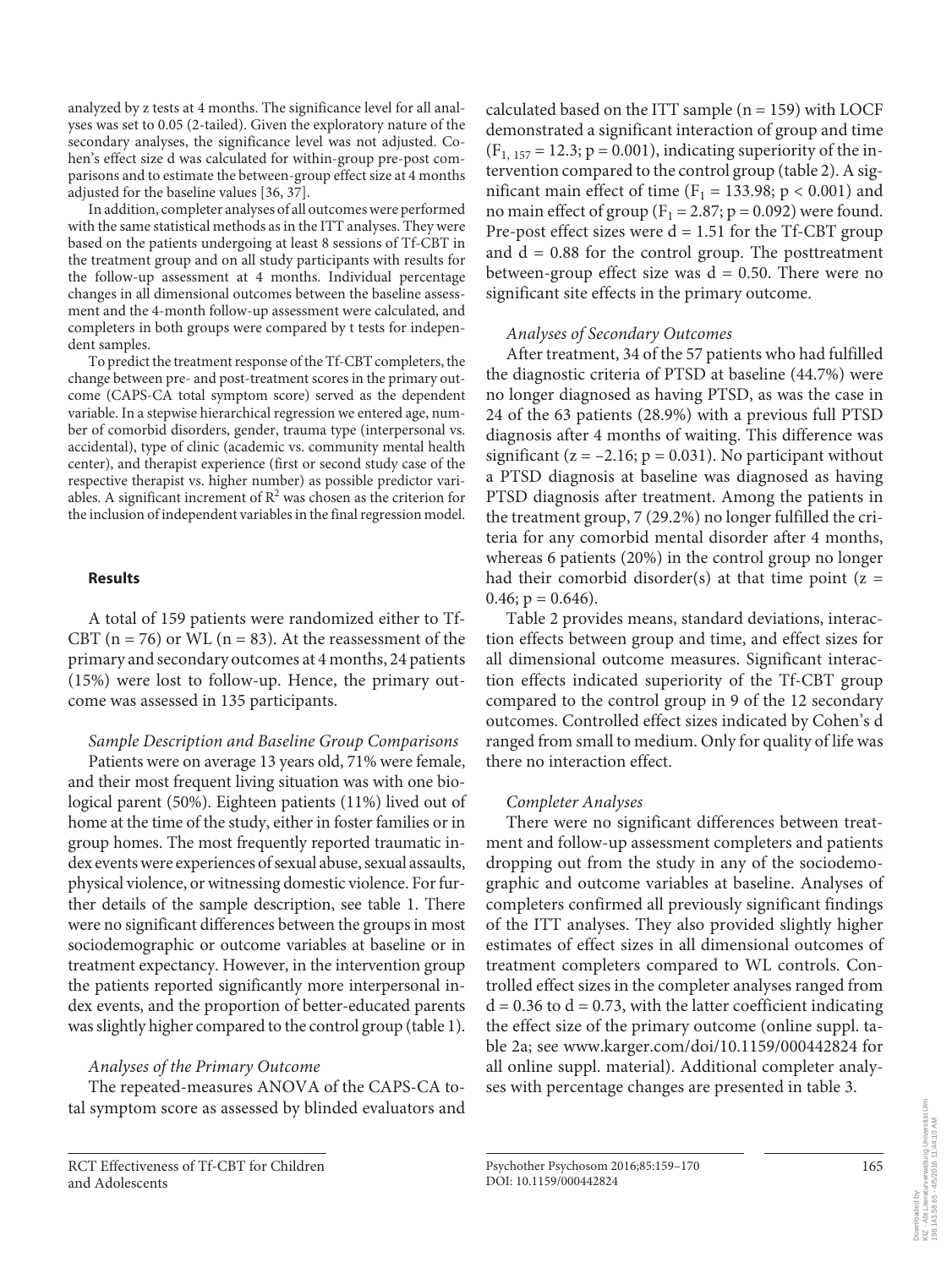Table 2. Primary and secondary outcomes based on ITT analyses with LOCF: means ± SD by group and assessment time point, withingroup effect sizes, results of repeated-measures ANOVAs (time × group interaction), and controlled effect sizes

| Outcome            |             | TF-CBT            |                          |                   |                                  | <b>WL</b>   |                   |                          | Interaction       | $Con-$                           |                                  |                             |
|--------------------|-------------|-------------------|--------------------------|-------------------|----------------------------------|-------------|-------------------|--------------------------|-------------------|----------------------------------|----------------------------------|-----------------------------|
|                    | $\mathbf n$ | baseline          | 2 months                 | 4 months          | pre-<br>post<br>effect<br>size d | $\mathbf n$ | baseline          | 2 months                 | 4 months          | pre-<br>post<br>effect<br>size d | time $\times$ group              | trolled<br>effect<br>size d |
| Primary            |             |                   |                          |                   |                                  |             |                   |                          |                   |                                  |                                  |                             |
| CAPS-CA total      | 76          | $58.51 \pm 17.41$ | $\overline{\phantom{0}}$ | $32.16 + 26.02$   | 1.51                             | 83          | $57.39 + 16.05$   | $\overline{\phantom{0}}$ | $43.29 + 25.20$   | 0.88                             | $F_{1, 157} = 12.31, p = 0.001$  | 0.50                        |
| Reexperiencing     | 76          | $21.43 \pm 7.00$  | -                        | $11.64 \pm 9.41$  | 1.40                             | 83          | $20.76 \pm 7.38$  | $\overline{\phantom{a}}$ | $15.17 \pm 9.69$  | 0.76                             | $F_{1.157} = 7.82, p = 0.006$    | 0.46                        |
| Avoidance          | 76          | $19.72 \pm 8.67$  |                          | $11.03 \pm 10.51$ | 1.00                             | 83          | $19.80 \pm 7.51$  | $\overline{\phantom{0}}$ | $15.75 \pm 10.68$ | 0.54                             | $F_{1.157} = 9.99$ , $p = 0.002$ | 0.44                        |
| Hyperarousal       | 76          | $17.36 \pm 7.51$  | $\overline{\phantom{0}}$ | $9.49 \pm 9.15$   | 1.05                             | 83          | $16.83 \pm 6.84$  | $\overline{\phantom{m}}$ | $12.37 \pm 8.82$  | 0.65                             | $F_{1.157} = 6.64, p = 0.011$    | 0.40                        |
| Secondary          |             |                   |                          |                   |                                  |             |                   |                          |                   |                                  |                                  |                             |
| UCLA-Self          | 74          | $36.24 \pm 11.14$ | $31.14 \pm 13.64$        | $22.85 \pm 14.56$ | 1.20                             | 82          | $36.63 \pm 9.56$  | $33.09 \pm 11.92$        | $29.11 \pm 13.82$ | 0.79                             | $F_{2,308} = 5.02$ , $p = 0.010$ | 0.40                        |
| UCLA-Care          | 68          | $34.65 \pm 11.80$ | $33.49 \pm 11.43$        | $25.51 \pm 11.69$ | 0.77                             | 81          | $33.80 \pm 10.91$ | $33.00 \pm 10.69$        | $30.73 \pm 10.91$ | 0.28                             | $F_{2,294} = 7.93$ , $p = 0.001$ | 0.54                        |
| <b>CPTCI</b>       | 75          | $57.36 \pm 16.32$ | $52.29 \pm 17.86$        | $44.63 \pm 16.68$ | 0.78                             | 82          | $57.93 \pm 15.29$ | $56.57 \pm 16.74$        | $53.28 \pm 17.00$ | 0.30                             | $F_{2,310} = 8.56, p < 0.001$    | 0.48                        |
| CGAS               | 70          | $56.01 \pm 11.71$ | $\overline{\phantom{0}}$ | $65.14 \pm 16.07$ | $-0.78$                          | 80          | $58.74 \pm 10.84$ |                          | $60.34 \pm 14.79$ | $-0.15$                          | $F_{1, 148} = 10.50, p = 0.001$  | $-0.55$                     |
| <b>CDI</b>         | 74          | $59.88 \pm 12.79$ | $57.14 \pm 13.11$        | $52.00 \pm 13.10$ | 0.62                             | 83          | $63.11 \pm 11.86$ | $61.82 \pm 12.82$        | $59.90 \pm 13.87$ | 0.27                             | $F_{2,310} = 5.23$ , $p = 0.007$ | 0.32                        |
| <b>SCARED-Self</b> | 74          | $30.72 \pm 15.88$ | $28.89 \pm 16.75$        | $22.55 \pm 15.56$ | 0.51                             | 83          | $33.59 \pm 14.80$ | $31.34 \pm 15.71$        | $28.92 \pm 17.44$ | 0.32                             | $F_{2,310} = 2.39, p = 0.10$     | 0.20                        |
| SCARED-Care        | 70          | $27.11 \pm 15.06$ | $24.84 \pm 13.81$        | $19.46 \pm 13.63$ | 0.51                             | 80          | $22.79 \pm 13.02$ | $21.51 \pm 13.93$        | $19.53 \pm 12.56$ | 0.25                             | $F_{2,296} = 4.27$ , $p = 0.016$ | 0.31                        |
| CBCL total         | 73          | $69.16 \pm 9.09$  | $67.01 \pm 9.07$         | $62.75 \pm 11.71$ | 0.71                             | 81          | $68.38 \pm 7.78$  | $67.81 \pm 9.75$         | $66.42 \pm 10.52$ | 0.25                             | $F_{2,304} = 8.48$ , $p = 0.001$ | 0.42                        |
| Externalizing      | 73          | $63.08 \pm 11.59$ | $61.36 \pm 10.52$        | $58.85 \pm 11.91$ | 0.36                             | 81          | $63.07 \pm 10.71$ | $63.22 \pm 11.74$        | $62.36 \pm 12.16$ | 0.07                             | $F_{2,304} = 5.99, p = 0.004$    | 0.29                        |
| Internalizing      | 73          | $71.29 \pm 8.45$  | $68.51 \pm 9.40$         | $63.25 \pm 10.74$ | 0.95                             | 81          | $68.89 \pm 7.97$  | $68.51 \pm 9.40$         | $66.05 \pm 10.63$ | 0.36                             | $F_{2,304} = 9.82, p < 0.001$    | 0.56                        |
| ILK-Self           | 76          | $64.47 \pm 16.30$ | $66.74 \pm 16.08$        | $71.54 \pm 16.07$ | $-0.43$                          | 83          | $59.17 \pm 15.78$ | $60.57 \pm 16.97$        | $63.08 \pm 17.22$ | $-0.25$                          | $F_{2,314} = 0.67$ , $p = 0.480$ | $-0.18$                     |
| ILK-Care           | 73          | $59.34 \pm 12.54$ | $64.01 \pm 12.05$        | $67.90 \pm 14.04$ | $-0.64$                          | 81          | $58.99 \pm 13.62$ | $59.95 \pm 15.61$        | $63.02 \pm 14.89$ | $-0.28$                          | $F_{2,304} = 1.74$ , $p = 0.181$ | $-0.36$                     |

CAPS-CA = Clinician-Administered PTSD Scale for Children and Adolescents; UCLA = The University of California at Los Angeles post-traumatic stress disorder reaction index for children and adolescents (Self = self-report; Care = caregiver report); CPTCI = Child Post-Traumatic Cognitions Inventory; CGAS = Children's Global Assessment Scale; CDI = Children's Depression Inventory; SCARED = Screen for Anxiety-Related Emotional Disorders; CBCL = Child Behavior Checklist 4–18; ILK = Quality of Life Inventory for Children and Adolescents. CDI and CBCL Scores are T-Scores. Greenhouse-Geisser corrected p values are reported above.

| Variable           | $Tf-CBT(n = 60)$ |                | $WL(n = 73)$ |               | <b>Statistics</b>               |
|--------------------|------------------|----------------|--------------|---------------|---------------------------------|
|                    | % change         | 95% CI         | % change     | 95% CI        |                                 |
| Primary            |                  |                |              |               |                                 |
| CAPS-CA total      | 56.5             | 47.9, 65.1     | 28.6         | 19.5, 37.6    | $t_{131} = -4.41$ , p < 0.001   |
| Reexperiencing     | 51.5             | 40.0, 63.0     | 26.4         | 15.1, 37.8    | $t_{131} = -3.07$ , $p = 0.003$ |
| Avoidance          | 54.6             | 41.3,68.0      | 19.8         | 5.5, 34.0     | $t_{131} = -3.51$ , $p = 0.001$ |
| Hyperarousal       | 56.2             | 45.1, 67.3     | 26.2         | 11.0, 41.4    | $t_{131} = -3.06$ , $p = 0.003$ |
| Secondary          |                  |                |              |               |                                 |
| UCLA-Self          | 41.9             | 30.6, 53.2     | 19.1         | 10.5, 27.7    | $t_{126} = -3.26$ , p < 0.001   |
| UCLA-Care          | 23.6             | 11.8, 35.4     | 6.9          | $-1.7, 15.5$  | $t_{120} = -2.35$ , $p = 0.020$ |
| <b>CPTCI</b>       | 25.2             | 18.9, 31.5     | 9.0          | 3.7, 14.4     | $t_{122} = -3.93$ , p < 0.001   |
| CGAS               | $-23.9$          | $-32.2, -15.5$ | $-4.7$       | $-11.2, 1.8$  | $t_{120} = 3.68, p < 0.001$     |
| <b>CDI</b>         | 13.7             | 8.4, 19.0      | 6.0          | 2.4, 9.5      | $t_{129} = -2.49$ , $p = 0.014$ |
| <b>SCARED-Self</b> | 16.0             | $-18.6, 50.6$  | 11.5         | $-1.9, 24.9$  | $t_{126} = -0.26$ , $p = 0.794$ |
| SCARED-Care        | 26.8             | 11.3, 42.3     | $-2.1$       | $-25.5, 21.9$ | $t_{119} = -1.93$ , p = 0.056   |
| CBCL total         | 11.9             | 8.2, 15.6      | 3.3          | 0.5, 6.0      | $t_{124} = -3.87$ , p < 0.001   |
| Externalizing      | 8.0              | 4.9, 11.2      | 0.9          | $-1.9, 3.8$   | $t_{124} = -3.35$ , p < 0.001   |
| Internalizing      | 14.1             | 10.7, 17.4     | 4.6          | 1.6, 7.7      | $t_{124} = -4.18$ , p < 0.001   |
| ILK-Self           | $-21.5$          | $-33.5, -9.6$  | $-13.6$      | $-24.7, -2.5$ | $t_{123} = -0.97$ , $p = 0.334$ |
| ILK-Care           | $-22.8$          | $-32.3, -13.3$ | $-14.1$      | $-25.4, -2.8$ | $t_{119} = -1.14$ , $p = 0.256$ |

 **Table 3.** Percentage change among study participants in the treatment condition versus WL condition in dimensional primary and secondary outcomes with 95% CI and group comparisons (completer analyses; n = 133)

For legend see table 2.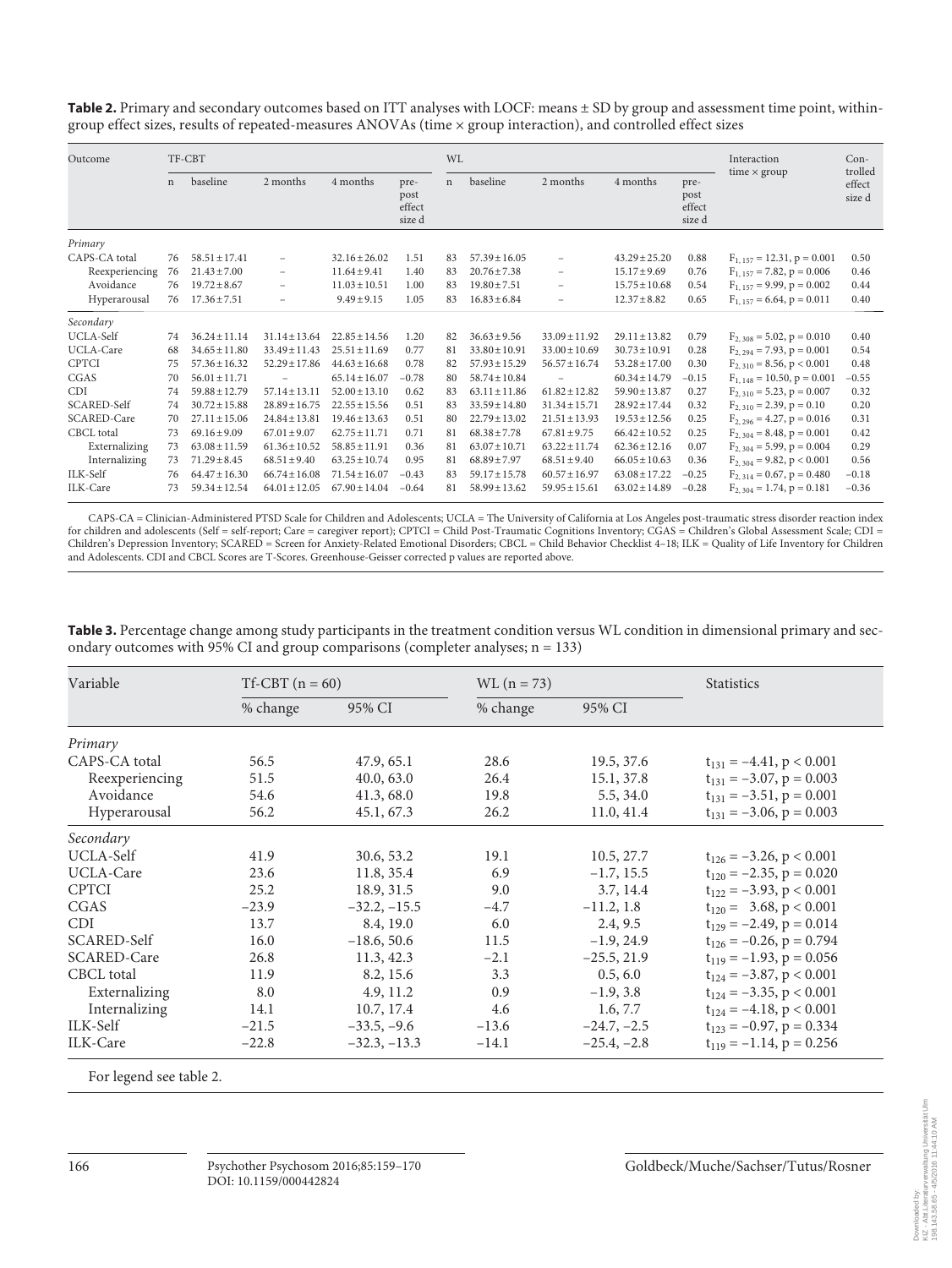| Variable                       | Model 1             |       |           | Model 2          |                   | Model 3   |          | Model 4           |           | Model 5  |                    |                 | Model 6  |       |           |          |             |                |
|--------------------------------|---------------------|-------|-----------|------------------|-------------------|-----------|----------|-------------------|-----------|----------|--------------------|-----------------|----------|-------|-----------|----------|-------------|----------------|
|                                | B                   | SE B  | $\beta$   | $\boldsymbol{B}$ | $SEB \quad \beta$ |           | B        | $SEB \quad \beta$ |           | B        | $SE B \quad \beta$ |                 | B        | SE B  | $\beta$   | B        | SE B        | $\beta$        |
| Age                            | $-3.27$ 1.48        |       | $-0.28**$ | $-3.23$ 1.45     |                   | $-0.28**$ | $-3.23$  | 1.44              | $-0.28**$ | $-3.19$  |                    | $1.44 - 0.27**$ | $-3.14$  | 1.45  | $-0.27**$ | $-3.09$  |             | $1.46 -0.26**$ |
| Comorbid disorder              |                     |       |           | $-11.44$ 5.94    |                   | $-0.24*$  | $-11.45$ | 5.91              | $-0.24*$  | $-11.02$ | 5.91               | $-0.23*$        | $-11.19$ | 5.95  | $-0.23*$  | $-11.45$ | 6.00        | $-0.24*$       |
| Gender                         |                     |       |           |                  |                   |           | $-10.94$ | 8.67              | $-0.16$   | $-11.38$ | 8.65               | $-0.16$         | $-11.80$ | 8.74  | $-0.17$   | $-12.21$ | 8.82        | $-0.17$        |
| Trauma type                    |                     |       |           |                  |                   |           |          |                   |           |          | 11.91 10.43        | 0.14            | 12.66    | 10.58 | 0.15      |          | 13.51 10.73 | 0.16           |
| Type of clinic                 |                     |       |           |                  |                   |           |          |                   |           |          |                    |                 | 4.70     | 8.33  | 0.07      | 6.56     | 8.94        | 0.10           |
| Therapist experience           |                     |       |           |                  |                   |           |          |                   |           |          |                    |                 |          |       |           | $-5.22$  | 8.78        | $-0.08$        |
| $R^2$                          |                     | 0.078 |           |                  | 0.134             |           |          | 0.158             |           |          | 0.178              |                 |          | 0.182 |           |          | 0.188       |                |
| F for change in $\mathbb{R}^2$ | $4.89**$<br>$3.71*$ |       | 1.59      |                  | 1.30              |           | 0.32     |                   |           | 0.35     |                    |                 |          |       |           |          |             |                |

 **Table 4.** Summary of hierarchical regression analysis for variables predicting treatment response (percentage change in the primary outcome CAPS-CA total symptoms) among treatment completers  $(n = 60)$ 

# *Predictor Analyses*

 In a stepwise hierarchical regression we entered age, number of comorbid disorders, gender, trauma type, treatment setting, and therapist experience as possible predictor variables for percentage changes in the CAPS-CA total score in the Tf-CBT group (table 4). A significant increment of  $\mathbb{R}^2$  was demonstrated for the inclusion of age and comorbid disorders. Younger patients and patients with fewer comorbid disorders benefitted more from treatment. Neither gender, trauma type, type of clinic nor Tf-CBT-specific therapist experience made significant contributions to  $R^2$ . A model containing age and comorbid disorders was, therefore, chosen. Together, they explained 13.4% of the variance in treatment response.

### *Adverse Events*

 Adverse events during treatment were monitored throughout the study. No adverse events were reported. The analyses of reports on cases who prematurely dropped out of the study showed reasons unlinked to the treatment, such as unexpected out-of-home placement, unavailability of the patient or the caregiver for further treatment sessions, or lack of motivation for treatment.

#### **Discussion**

 This is the first study of the effectiveness of Tf-CBT in German child and adolescent outpatient mental health clinics compared to a WL condition. Unfortunately, the latter represents the typical situation up to now of the underserved population of traumatized children and adolescents in current German mental health care. Our multicenter study builds on prior findings of the efficacy of Tf-CBT [38]. In accordance with observations among pa-

 RCT Effectiveness of Tf-CBT for Children and Adolescents

tients referred to German child and adolescent mental health services, our study sample comprised a wide range of different trauma types and symptom manifestations, as well as a significant proportion of patients with comorbid mental disorders and of patients living with only one biological parent or out of home. Although 25% of the study participants did not fulfil all the diagnostic criteria of PTSD according to DSM-IV, the required minimum symptom severity ensured a clinically relevant level of PTSS in our study sample.

 Our study demonstrates the superiority of Tf-CBT to the WL in terms of remission of PTSS and dysfunctional trauma-related cognitions, PTSD diagnoses, and a broad range of comorbid symptoms, such as depression, anxiety, and other internalizing and externalizing symptoms. Tf-CBT was also superior to WL in improving the patients' psychosocial functioning. Improvement to quality of life was not greater in the intervention group; this may be due to ceiling effects and a limited sensitivity of the measure for changes. It could be demonstrated that Tf-CBT was effective independently of gender, trauma type, level of specialization of the service, and the therapist's individual experience with this treatment model. However, predictor analyses revealed that the patients' age and comorbidity were significantly associated with treatment response, indicating that younger patients and patients with fewer comorbid disorders benefitted most.

 In accordance with a prior effectiveness study in Norway  $[14]$ , our findings demonstrate that the successful implementation of Tf-CBT in different child and mental health outpatient clinics and the effective delivery by clinicians with a heterogeneous level of prior training in CBT or child psychotherapy in general are feasible once comprehensive therapist training is provided, which encompasses face-to-face training and an e-learning course

 Psychother Psychosom 2016;85:159–170 DOI: 10.1159/000442824

167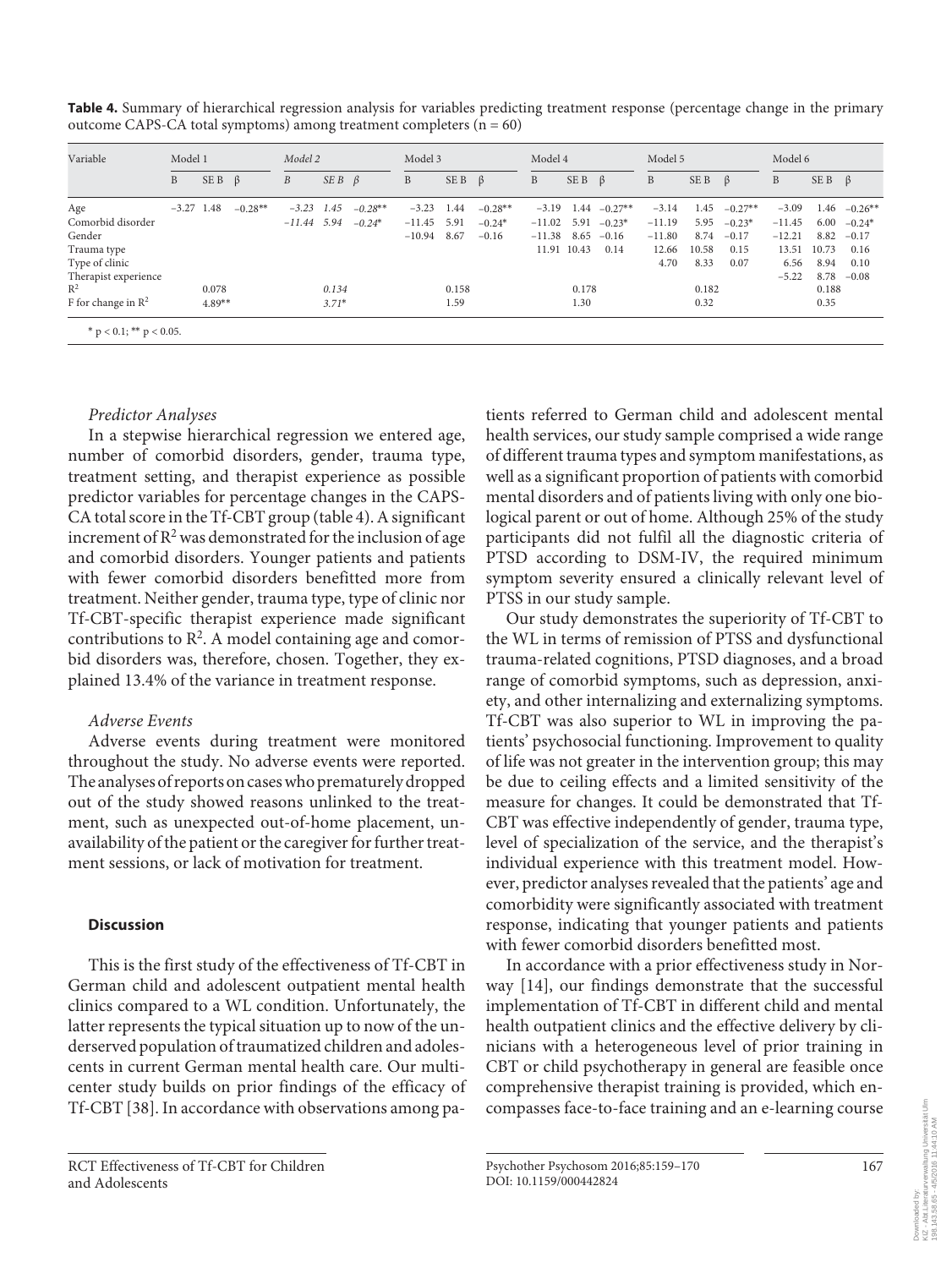with ongoing case consultations. It is worth noting that the almost identical within-group effect sizes of the CAPS-CA symptom score in the Tf-CBT groups in the Norwegian study ( $d = 1.49$ ) and in our study ( $d = 1.51$ ) underline the effectiveness of this treatment model in community mental health care. Dropout rates from treatment both in the Norwegian study and in our study were low compared to dropout rates in other studies of child psychotherapy or in clinical practice.

 Unexpectedly, we observed a major improvement in the WL control group, with a pre-post effect size of  $d =$ 0.88 in the primary outcome – exactly the same effect size as in the active control group (treatment as usual) of the Norwegian study [14] . The documented treatment of our study participants during the waiting period comprised ongoing medication for 19.3% of the patients and less than 1 clinical visit on average. A previous study of trauma-focused cognitive psychotherapy with children and adolescents with PTSD after a single trauma [4] demonstrated that the study participants improved significantly by simply monitoring their symptoms. Thus, beyond an unspecific 'placebo' effect of mere attention by including somebody in a study and providing careful and repeated clinical assessments, a more specific therapeutic effect of validating the diagnosis of a PTSD and offering treatment can be assumed. All study participants randomized to the control group received the information that they would be offered Tf-CBT after the waiting period if indicated. This information may have instilled a sense of relief and positive treatment expectancy. As access to trauma-focused treatment for children and adolescents in Germany has unfortunately been limited up to now, the prospect of help within a reasonable time frame may have had a disburdening effect on the patients and their families.

 The fact that younger and less comorbid children benefitted more from treatment underlines the importance of early trauma-focused interventions. On the other hand, these results indicate the need to improve intervention, especially for adolescents and for patients with comorbid conditions. It is important to recognize that neither the type of the clinic nor the specific clinical experience of the therapists was associated with treatment response. Thus, community therapists with no previous experience in trauma-focused psychotherapy can be successfully trained in Tf-CBT. This observation opens the door to the future dissemination and implementation of the treatment model. Moreover, there was no difference in treatment response regarding type of trauma. Thus, this study backs previous results that Tf-CBT is as effective after single accidental traumatic events as in those surviving multiple interpersonal traumas.

# *Limitations*

 Besides the unavoidable limitations of any psychosocial intervention study, such as the impossibility of blinding of the patients and therapists for the treatment, the absence of an active control group did not allow us to compare Tf-CBT with a comparator comprising the same dosage of attention. However, there is considerable evidence of the superiority of Tf-CBT compared to nontrauma-focused psychotherapy from previous studies [7, 38]. The major improvement in our WL control group, on the same level as the treatment as usual in the Norwegian study, rather suggests the equivalence of waiting and nonspecific psychotherapy. Another limitation is the lack of blinding of treatment adherence monitors to the respective study center. Although the randomization worked well, as indicated by the group comparisons in most variables, significant differences did, however, emerge in terms of index events and parental education. It is unlikely that these marginal differences have substantially distorted the outcome results. Another limitation is that our results do not yet indicate the maintenance of improvement after the end of the treatment. Follow-up assessments at 6 and 12 months after treatment have to be completed to determine the sustainability of treatment effects. As the predictor analyses only explain 13.4% of the variance in the primary outcome, this leaves room for further research on other potential moderators and mediators of treatment outcome.

# *Further Directions*

 As in other intervention studies with pediatric PTSD, a significant proportion of patients in our study responded insufficiently to treatment. This is indicated by the fact that 30% of patients still met the diagnostic criteria of PTSD after treatment. To improve response rates and prevent chronic PTSD, modifications to Tf-CBT might be considered, such as better tailoring of the interventions to individual needs, prolonged treatment, or integrating treatment components that target comorbid conditions. On the other hand, the high rate of remissions in our WL group indicates that some patients might not require a full-blown, 12-session course of Tf-CBT, but rather fewer and shorter interventions or just watchful waiting. A stepped care approach [39] using continuous symptom monitoring and the stepwise application of different dosages of treatment might allow for improved tailoring of the intervention to the patients' varying needs. In a first step, low-dose interventions, such as validation and nor-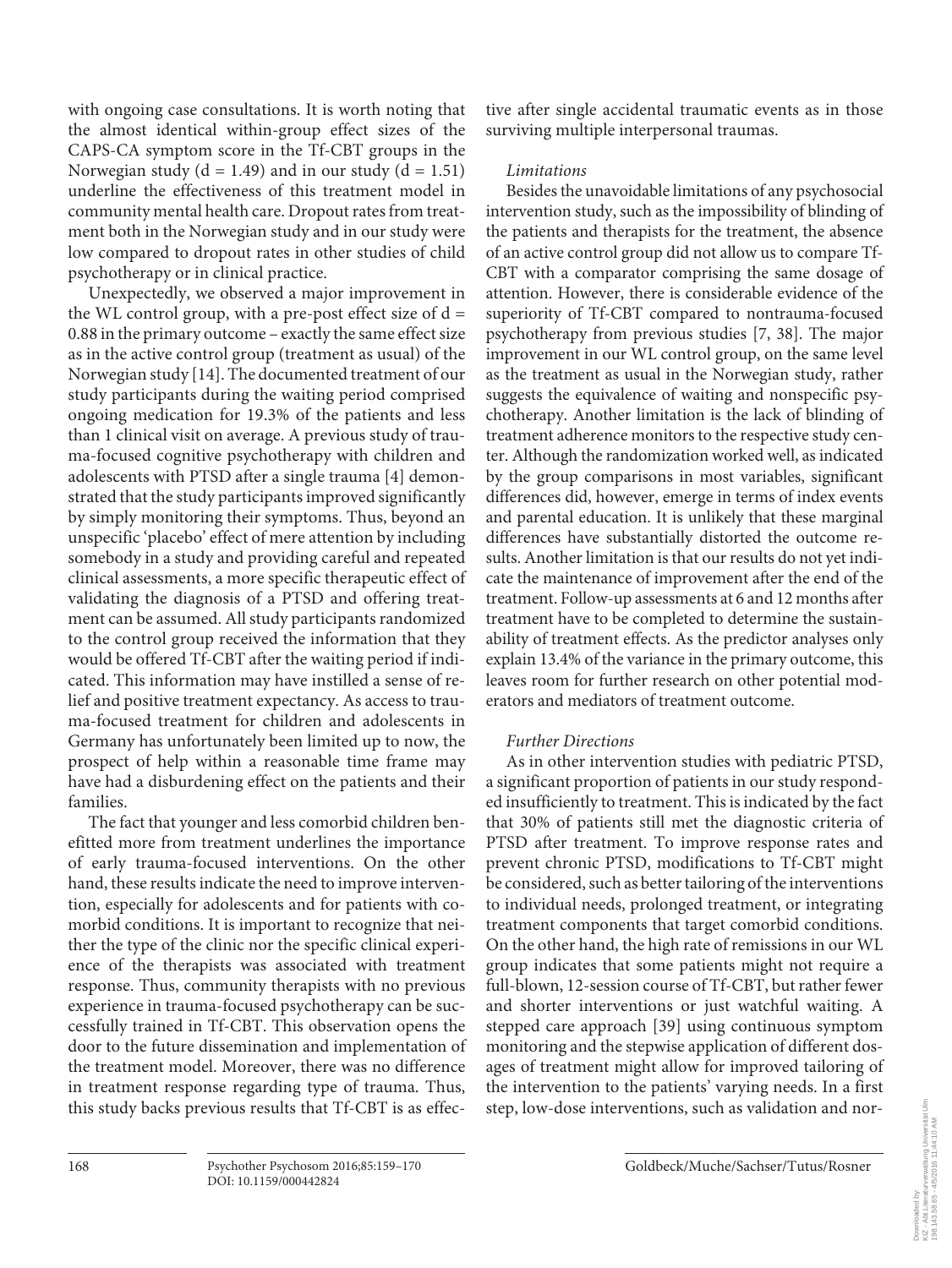malization of the disorder and delivery of specific psychoeducation, might be sufficient for some patients. In a second step full, manualized treatment, such as the treatment manual used in our study, might be effective for the majority of patients. In a third step, an extended treatment format might better meet the needs of those patients with a high risk of chronic PTSD, as indicated by an insufficient response to step 2 and/or by complex symptom manifestations [40].

 Systematic implementation and dissemination research [41] are required to identify the most effective strategies for integrating short and effective treatments such as Tf-CBT into regular child and mental health care. On the service system level, the investigation of strategies to motivate stakeholders in mental health care to sustainably incorporate evidence-based treatments into their service portfolio is recommended. The results of this study may encourage clinicians to use Tf-CBT and stimulate researchers to look at quality improvements to services for the benefit of traumatized children and adolescents.

#### **Acknowledgments**

 Over the last 3 years, L.G. received grants from the European Commission, the German Federal Ministry of Education and Research, the German Federal Ministry for Families, Youth and Elderly People, the German Federal Ministry of Health, the Mukoviszidose Institute, the Kinderherzstiftung, the Deutsche Kinderkrebsnachsorge Stiftung, the Deutsche Krebshilfe, and the José Carreras Stiftung. L.G. received a consultation fee from Vertex Pharmaceuticals Inc.

 R.R. received funding from the German Research Community (DFG) and the German Federal Ministry of Education and Research.

 The authors would like to thank all participating patients and caregivers, the study site directors and coordinators, all study therapists, assessors and research assistants, the clinical consultants, and the members of the study board (for a list of names and institutions, see online suppl. material). The study was funded by the German Ministry of Education and Research (01GY1141).

#### **Disclosure Statement**

The authors declare that they have no conflicts of interest.

#### **References**

- 1 Alisic E, Zalta AK, van WF, Larsen SE, Hafstad GS, Hassanpour K, Smid GE: Rates of post-traumatic stress disorder in trauma-exposed children and adolescents: meta-analysis. Br J Psychiatry 2014;204:335–340.
- 2 Gillies ML, Taylor F, Gray C, Obrien L, D'Abrew N: Psychological therapies for the treatment of post-traumatic stress disorder in children and adolescents. Cochrane Database Syst Rev 2012;12:CD006726.
- 3 Rassenhofer M, Sprober N, Schneider T, Fegert JM: Listening to victims: use of a Critical Incident Reporting System to enable adult victims of childhood sexual abuse to participate in a political reappraisal process in Germany. Child Abuse Negl 2013;37:653–663.
- 4 Smith P, Yule W, Perrin S, Tranah T, Dalgleish T, Clark DM: Cognitive-behavioral therapy for PTSD in children and adolescents: a preliminary randomized controlled trial. J Am Acad Child Adolesc Psychiatry 2007;46: 1051–1061.
- 5 Ruf M, Schauer M, Neuner F, Catani C, Schauer E, Elbert T: Narrative exposure therapy for 7- to 16-year-olds: a randomized controlled trial with traumatized refugee children. J Trauma Stress 2010;23:437–445.
- 6 Foa EB, McLean CP, Capaldi S, Rosenfield D: Prolonged exposure vs supportive counseling for sexual abuse-related PTSD in adolescent girls: a randomized clinical trial. JAMA 2013; 310:2650–2657.
- 7 de Arellano MAR, Lyman DR, Jobe-Shields L, George P, Dougherty RH, Daniels AS, Delphin-Rittmon ME: Trauma-focused cognitive-behavioral therapy for children and adolescents: assessing the evidence. Psychiatr Serv 2014;65:591–602.
- 8 Diehle J, Opmeer BC, Boer F, Mannarino AP, Lindauer RJ: Trauma-focused cognitive behavioral therapy or eye movement desensitization and reprocessing: what works in children with posttraumatic stress symptoms? A randomized controlled trial. Eur Child Adolesc Psychiatry 2015;24:227–364.
- 9 Chorpita BF, Barlow DH, Albano AM, Daleiden EL: Methodological strategies in child clinical trials: advancing the efficacy and effectiveness of psychosocial treatments. J Abnorm Child Psychol 1998;26:7–16.
- 10 Cohen JA, Mannarino TA, Deblinger E: Treating Trauma and Traumatic Grief in Children and Adolescents. New York, Guilford, 2006.
- 11 Murray LK, Familiar I, Skavenski S, Jere E, Cohen J, Imasiku M, Mayeya J, Bass JK, Bolton P: An evaluation of trauma-focused cognitive behavioral therapy for children in Zambia. Child Abuse Negl 2013;37:1175– 1185.
- 12 O'Callaghan P, McMullen J, Shannon C, Rafferty H, Black A: A randomized controlled trial of trauma-focused cognitive behavioral therapy for sexually exploited, war-affected

Congolese girls. J Am Acad Child Adolesc Psychiatry 2013;52:359–369.

- 13 Murray LK, Skavenski S, Kane JC, Mayeya J, Dorsey S, Cohen JA, Michalopoulos LT, Imasiku M, Bolton PA: Effectiveness of traumafocused cognitive behavioral therapy among trauma-affected children in Lusaka, Zambia: a randomized clinical trial. JAMA Pediatr 2015;169:761–795.
- 14 Jensen TK, Holt T, Ormhaug SM, Egeland K, Granly L, Hoaas LC, Hukkelberg SS, Indregard T, Stormyren SD, Wentzel-Larsen T: A randomized effectiveness study comparing trauma-focused cognitive behavioral therapy with therapy as usual for youth. J Clin Child Adolesc Psychol 2014;43:356–369.
- 15 Nübling R, Jeschke K, Ochs M, Schmidt J: Results of a survey of psychotherapists in five federal German states about mental health services. Berlin, Bundespsychotherapeutenkammer, 2014.
- 16 Cohen JA, Scheeringa MS: Post-traumatic stress disorder diagnosis in children: challenges and promises. Dialogues Clin Neurosci 2009;11:91–99.
- 17 Teasdale G, Jennett B: Assessment of coma and impaired consciousness. A practical scale. Lancet 1974;2:81–84.
- 18 Cohen JA, Mannarino AP, Deblinger E: Traumafokussierte kognitive Verhaltenstherapie bei Kindern und Jugendlichen. Heidelberg, Springer Medizin Verlag, 2009.

urverwaltung Universität Ulm<br>4/5/2016 11:44:10 AM KIZ - Abt.Literaturverwaltung Universität Ulm 198.143.58.65 - 4/5/2016 11:44:10 AMvnloaded by:<br>- Abt.Literatur<br>.143.58.65 - 4. Downloaded by: Dow<br>KIZ<br>198.

 RCT Effectiveness of Tf-CBT for Children and Adolescents